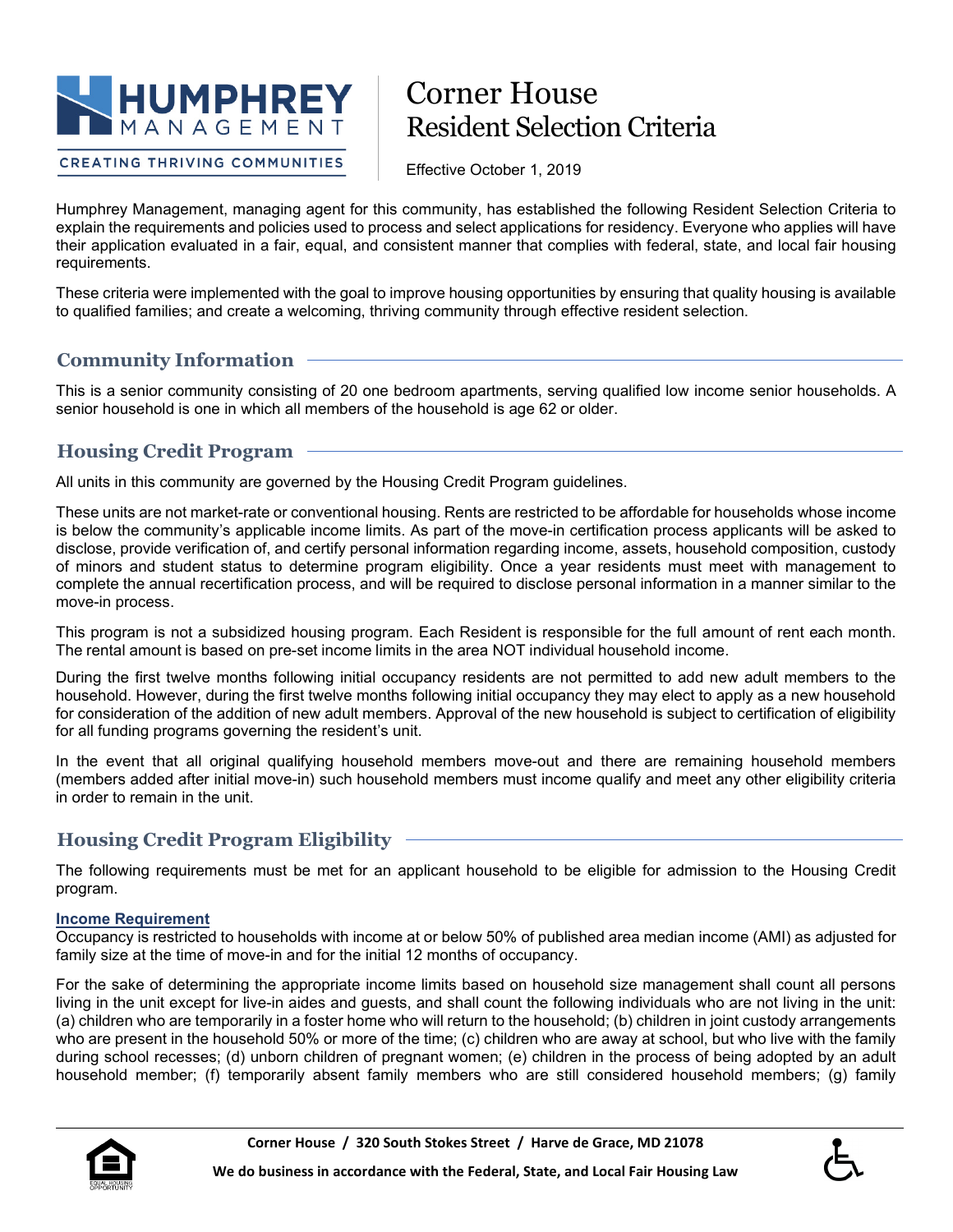members in the hospital or rehabilitation facility for periods of limited or fixed duration; and (h) persons permanently confined to a hospital or nursing home\*.

\*An individual permanently confined to a nursing home or hospital may not be named as the household head, spouse, or co-head but may continue as a household member at the family's discretion. The family's decision on whether or not to include the permanently confined family member as a household member determines if that person's income will be counted.

- a. *Include* the individual as a household member and the income of the permanently confined individual is counted; or
- b. *Exclude* the individual as a household member and the income of the permanently confined individual is not counted.

#### **Minimum Income Requirement**

Rent should not exceed 40% of the applicant household's gross income, therefore the minimum qualifying income will be at least 2.5 times the rent.

Applicants who do not meet the above criteria, but whose income is such that the rent would not exceed 50%, may still be considered qualified if they provide proof of available assets equal to or greater than 6 months' rent.

In lieu of income, management will consider applicants who own available assets with a cash value of at least five times the rent to meet the income requirement.

Applicants using assets to meet the minimum income requirement will need to provide proof of (1) ownership; (2) access to the asset; and (3) the cash value must be based on at least a six-month average balance or proof of a lump sum receipt within the last six months must be provided.

For applicants to qualify for the minimum income requirement with total household contributions of greater than \$350 per month the applicant must provide proof of the contributor's income that is at least 7 times the contribution amount.

This requirement does not apply to applicants receiving an acceptable form of rental assistance, in which the owner has a contractual relationship with the rental assistance provider.

#### **Vouchers**

Housing Choice Vouchers and other types of rental assistance are accepted. No applicant will be denied on the basis that they receive rental assistance. All applicants, including those receiving rental assistance, must meet all eligibility standards outlined in this document.

Participation in a rental assistance program will be verified as part of the eligibility process. The payment standard of the rental assistance must meet or exceed the current contract rent of the apartment for which the applicant is applying.

#### **Student Eligibility Requirement**

Households made up entirely of full-time students are not eligible to live in units receiving housing credits. However, there are five exceptions to the full-time student restriction that would make such households eligible.

There is no grandfathering of eligibility because the resident was not a student when they moved in and later became one. For this reason, resident student status must be re-verified at annual certifications to confirm continuing eligibility of the household.

#### **Who is considered a full-time student:**

A full-time student is defined as any individual who (1) has been or will be a full-time student during any part of five calendar months during the current or upcoming calendar year, (2) at a regular educational institution with regular facilities, and (3) who also meets all the institution's requirements for full-time student status.

- Students enrolled in on-the-job training courses or pursuing their GED are **not** considered full-time students for the purpose of eligibility.
- Students attending elementary, middle, or high school **are** considered full-time students.
- Students attending college, university, technical, trade, mechanical or online school **are** considered full-time students **if** the school defines them as full-time students **and** they will be attending during any part of five (5) months out of the current or upcoming calendar year (months need not be full or consecutive).

Applicants are considered full-time students if the person had been a full-time student for 5 months of the calendar year, even if they had graduated prior to applying for an apartment.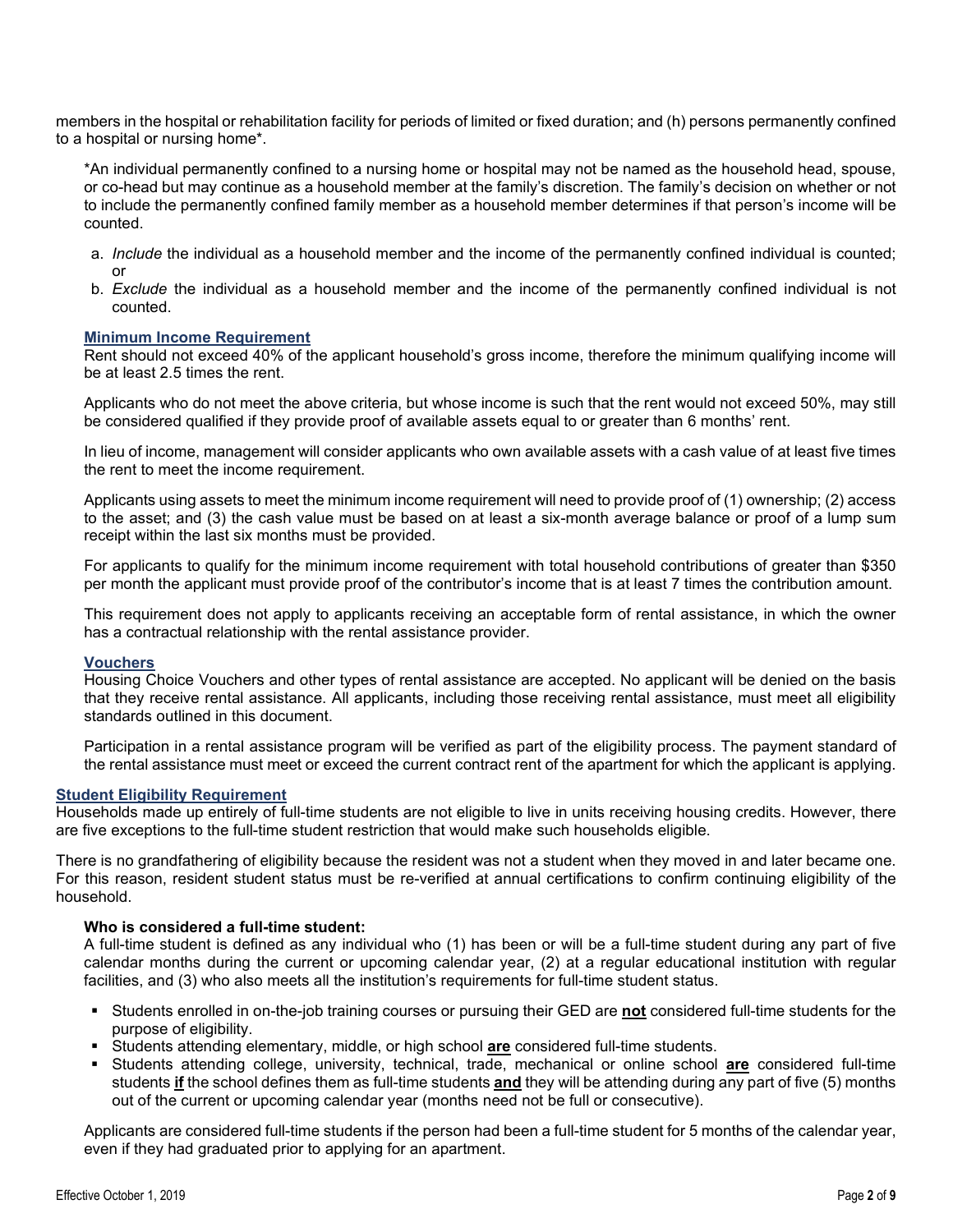#### **What are the exceptions to the full-time student restriction:**

Full-time student households that are income eligible and satisfy one or more of the following conditions can be considered eligible residents:

- All adult household members are:
	- 1) Single parents who are not listed as dependents on the tax returns of another individual; their child(ren) may be claimed by the absent parent but cannot be listed as a dependent on the tax returns of any other individual; or
	- 2) Married and eligible to file a joint tax return; or
- At least one member of the household:
	- 3) Receives TANF/TCA benefits or other assistance under Title IV of the Social Security Act; or
	- 4) Was previously in foster care, such as Child Welfare Services, or a state foster care or state transitional independent living program; or
	- 5) Is enrolled in a job training program receiving assistance under the Job Training Partnership Act, or similar federal, state or local laws.

#### **Occupancy Standards**

| Number of       | <b>Number of Occupants</b> |         |  |
|-----------------|----------------------------|---------|--|
| <b>Bedrooms</b> | Minimum                    | Maximum |  |
|                 |                            |         |  |

These occupancy standards shall be used in determining the appropriate size unit at move-in and shall apply during residency in determining unit transfers.

# **Application Process**

All members of the household must be at least 62 years old or older to submit an application. Applicant households must submit a single application executed by all adults in the household. All adult applicants, including those wanting to be added to existing households, are required to complete an application packet and consent to the release of information necessary to verify all income, assets, household characteristics and circumstances that affect eligibility. This information will be verified by management in compliance with the Housing Credit Program and regulations contained in the HUD Handbook 4350.3.

If basic eligibility is met (household meets age restriction; household size meets the occupancy standards of a unit size available at the community with an open waitlist; and reported income under the maximum income limits) the applicant(s) will either be placed on the appropriate waitlist or provided with the appropriate forms to begin the move-in certification process.

#### **Required Documentation**

This documentation is not required to submit an application, however must be submitted before the applicant household can move into a unit. Management will not accept photocopies, or documents that appear fraudulent or altered. This documentation must be the original, which management will photocopy. Management will store the copies in the applicant's file.

#### **For Certification Purposes:**

- Verification of income from all sources: wages, social security, disability, workers compensation, unemployment, pensions, child support, public assistance, etc.
	- o Contact information for employers, or other income sources; and/or eight current, consecutive paystubs; current benefit/award letters; etc.
- Verification of all household assets:
	- o Financial Institution contact information; and/or bank/account statements; real estate records, etc.
- **Verification of student status:** 
	- o School contact information; and/or school records.
- Verification of custody\* of minor household members:
	- o Birth Certificates; court order; tax returns; school, doctor's office, day care records; etc.
	- $\circ$  \*Please note legal custody is not required. Management is only verifying residency of intended household members.
- Verification of any other information provided by the household relevant to the funding program certification.

#### **For Identification Purposes:**

Disclosure of Social Security Numbers for all adult household members.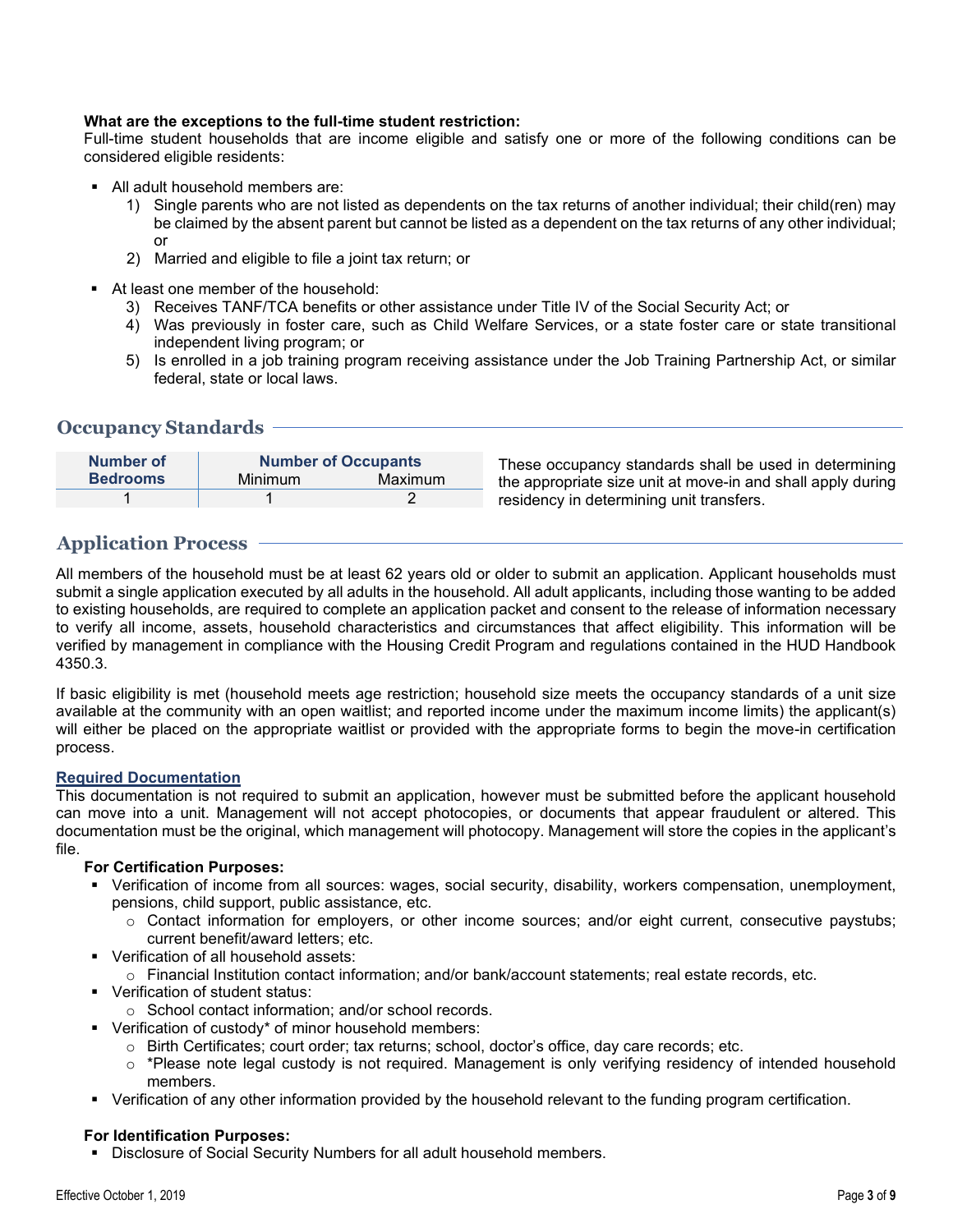- $\circ$  If no social security number (SSN) has been assigned to a particular family member, the applicant must submit any of the following documents\*:
	- Individual Taxpayer Identification Number (ITIN)
	- Form I-151/I-551: Alien Registration Card (Green Card)
	- Form I-688: Temporary Resident Card
	- Form I-688B: Employment Authorization Card
- \*Management is requesting these documents for the purpose of running Credit & Criminal screenings.
- Driver's License or other forms of Photo ID for all adult household members.
- Birth Certificates or Passports for all minor household members.
	- $\circ$  If the household is unable to provide birth certificates or passports, management will accept any other US, state, local or foreign government issued identification documentation as deemed acceptable by management
- Verification of any other information provided by the household relevant to the screening criteria.

# **Selecting Applicants from the Waitlist**

The following procedure will be utilized by management to determine the selection of applicants for available units.

Applications will be processed according to the date and time received, except under the circumstances described below.

Eligible current residents needing a unit transfer are given priority over new applicants on the waitlist.

Accessible units or units with accessibility features will be offered first to residents and then to applicants who have requested and are determined eligible for the specific type of accessible unit or features. Applicants may request an accessible unit or a unit with accessibility features on their application. It may be necessary for applicants to submit additional documentation for management to determine eligibility for an accessible unit. This policy does not apply in circumstances when the accessible unit that becomes available, does not have the type of features required by the resident/applicant.

This community does not utilize any Statutory, Federal, Local or Owner preferences.

### **Move-in Certification Process**

All adult members must cooperate with the certification process. Applicants are obligated to report all income and assets, and to complete all applications, verifications and certifications completely and accurately. Management is required to verify all the following information if applicable to the household for determining eligibility:

- Income of all household members
- Assets of all household members
- Student status, financial aid and tuition of all adult household members
- Any other factors as they relate to the final determination of eligibility

Certifications are processed at the community then sent to the corporate office for approval before the unit is offered to the applicant. Management will not accept changes to the application once the file has been submitted for corporate review. We strive for the corporate review process to take no more than 24 to 48 hours; however, it may take longer when corrections are needed or due to circumstances beyond our control.

# **Annual Recertifications**

Residents must complete the certification process annually. The first annual recertification is similar to the move-in certification process. However, this community has an annual recertification waiver, which allows for an easier, faster selfcertification process from then on.

If it is discovered that the household failed to qualify at the time of move-in for any reason the household will be deemed ineligible and be issued a notice to vacate.

# **Applicant Screening Criteria**

#### **Disclosure & Verification Criteria**

As part of the screening process, any answers or documentation provided by an applicant as part of the application are subject to verification. Failure to disclose any information and/or answer all questions in the application or attachments to the application, fully and truthfully, may constitute grounds for denial or rejection of the application.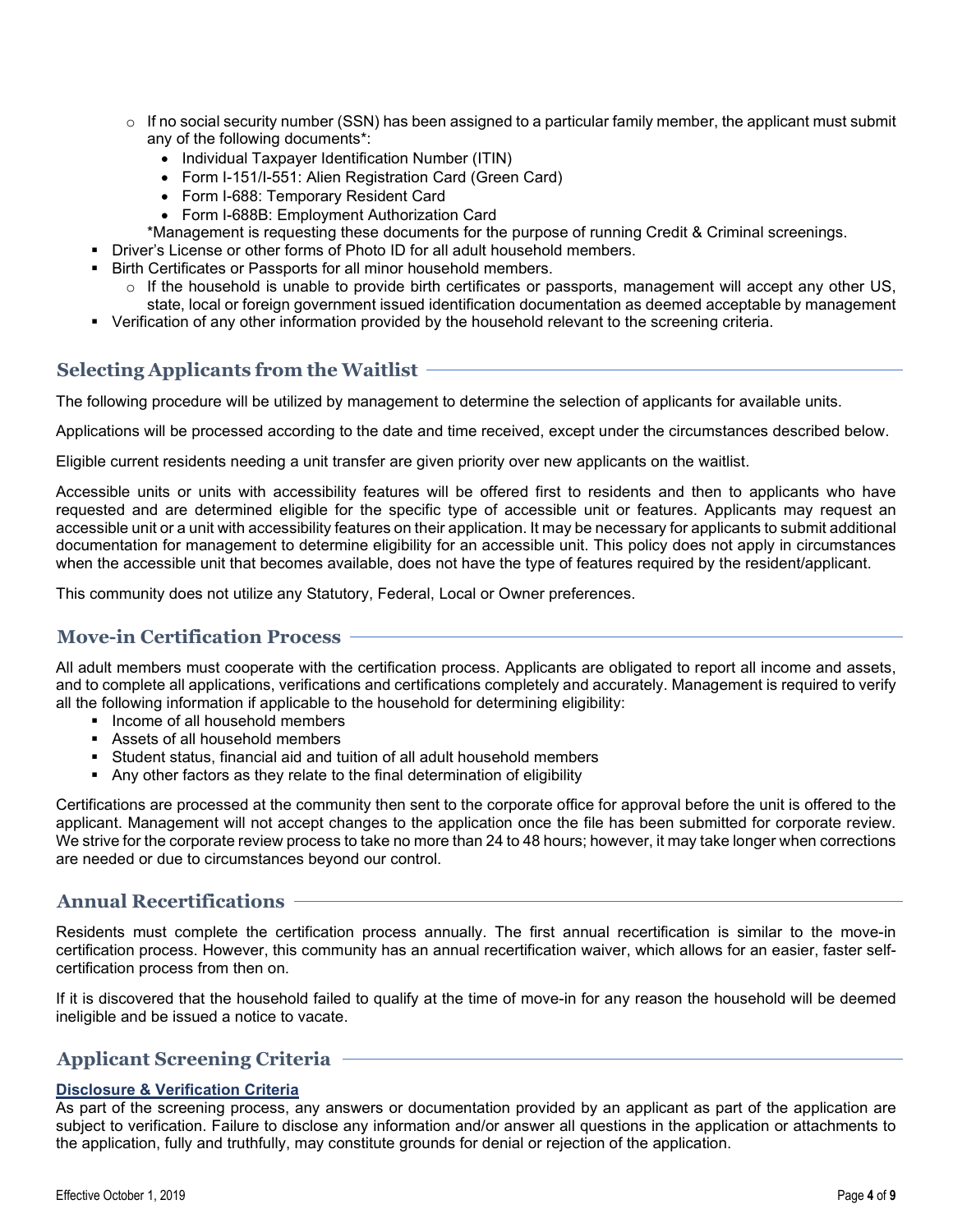All income must be verifiable independent of the applicant. Self-employed applicants must provide acceptable proof of income (e.g. income tax returns or accountant letter). Income from assets will be calculated and used in the overall household income determination.

#### **Credit History Criteria**

Third party screening for credit and rental history will be done for all adult household members Any household that does not meet the rental scoring system used by a third-party screening company will be declined.

All applications will be evaluated on a rental scoring which is based on both real and statistical data. This data includes, but is not limited to: (1) Payment history; (2) Quantity and type of credit accounts (Credit cards, car loans, mortgages, etc.); (3) Outstanding debt; (4) Collection records; (5) Public records (Civil judgements, bankruptcies, evictions, etc.); (6) New credit inquiries within the last two (2) years; (7) Medical collections are excluded and will not decrease your rental scoring.

Money due to any previous landlord can result in an automatic rejection of the application regardless of any other criteria.

The rental scoring determination is as follows:

- 533 and above Accept
- 532 and below Decline- See the Section on Rejections of Applicant(s) for the Appeal Procedure
- No credit or not enough credit to generate a score will receive a recommendation of Refer from the third-party screening company. This rating requires Regional Manager approval.

#### **Residential History Criteria**

An application may be rejected for one (1) of the following reported on any adult applicant:

- 1. One (1) eviction from a previous housing unit within the last three (3) years.
- 2. Three (3) or more late payments of rent within the last six (6) month period.<br>3. Landlord references are verified for the previous 3 vears (36 months). If an
- Landlord references are verified for the previous 3 years (36 months). If any Landlord reference is returned to us wherein the previous landlord has signed that the applicant exhibited the following behavior:
	- a. Housekeeping issues
	- b. Records of disturbance of neighbors, destruction of property or other disruptive or dangerous behavior includes behavior or conduct which adversely affects the safety or welfare of other persons by physical violence, gross negligence or irresponsibility which damages the equipment or premises in which the family resides which is disturbing or dangerous to neighbors or disrupts family and community life.
	- c. Non-compliance with Lease Agreements includes but not limited to evidence of any failure to comply with the terms of lease agreements on prior residences, such as providing shelter to unauthorized persons, failure to comply with recertification process, keeping of pets or other acts in violation of rules and regulations, painting or decorating without permission of owner, etc.
- 4. Consideration will be given to the applicant if it is proved (documentation may be required) that the aforementioned rental history was beyond the control of the applicant. Examples would be: reduction in labor force, illness, extremely high medical bills, divorce, etc.

#### **Criminal History Criteria**

Every adult applicant is required to sign a consent form allowing all relevant criminal information to be released. Applications will be rejected for any history found that could affect the health or safety of any resident or if any of the following are reported:

- 1. Any household member(s) is subject to a state sex offender lifetime registration requirement (if allowable by state).
- 2. Any household member(s) has been convicted of any violent criminal activity.
- 3. Any household member(s) has one conviction of a felony or misdemeanor against persons that has occurred in the past 7 years or in which the scheduled end of sentence occurred within the past 7 years.
- 4. Destruction of property or any other offenses that pose a threat to the well-being and safety of our residents, employees, or community.

### **Rejection of Applications**

If an applicant disputes the accuracy of any information provided to the management office by a screening service or credit reporting agency, the applicant may contact the screening company that supplied the information within 60 days of the denial to obtain a copy of the screening results. The name and address of the screening company and a reference number will be provided in the denial letter.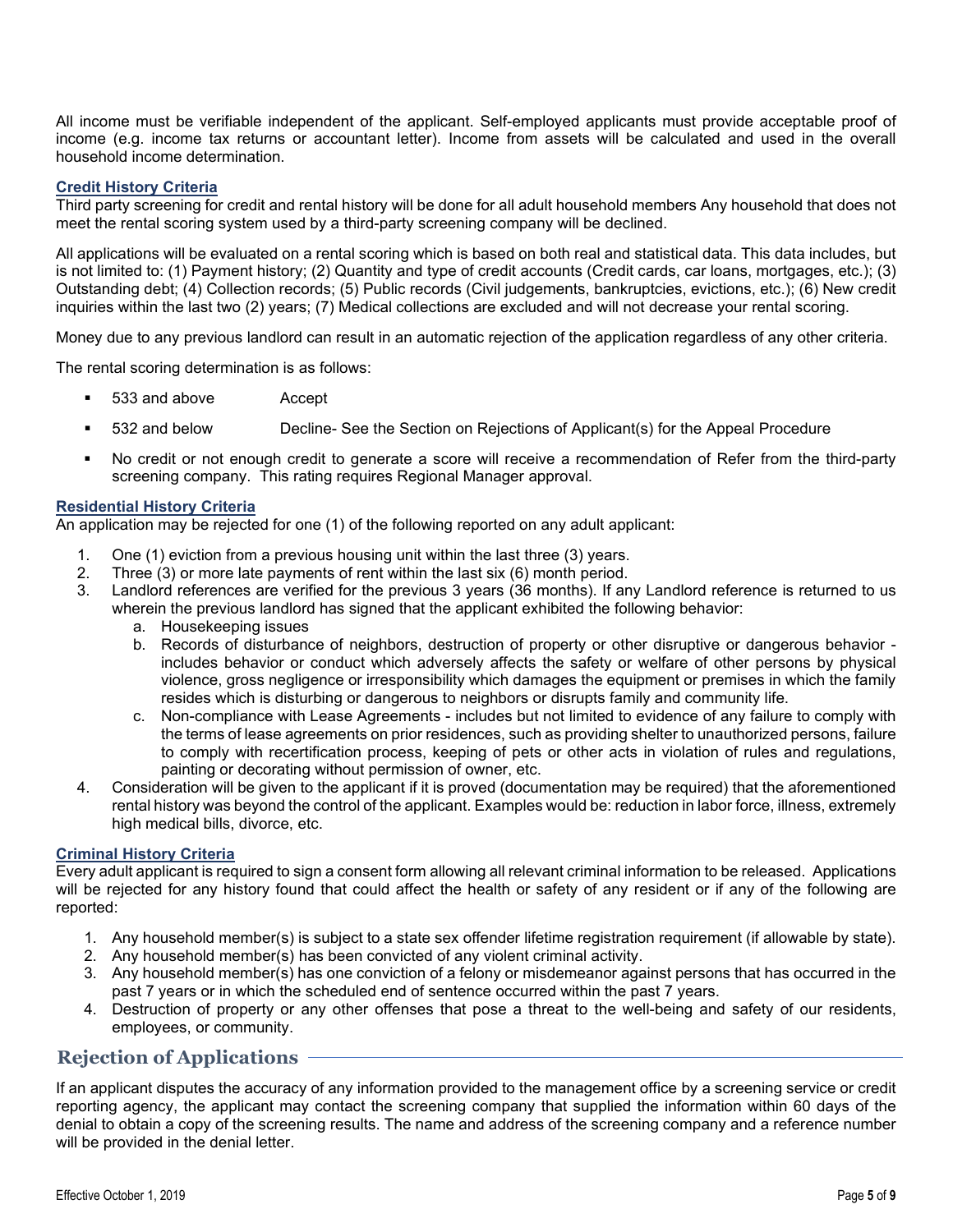Applicants who are denied must wait 90 days before reapplying at the community. No apartments will be held during the appeal process with a screening company or credit reporting agency. If the screening company or credit reporting agency determines the denial was incorrect due to missing or incorrect information, the 90-day waiting period will be waived.

If the applicant disputes the denial of an application due to income qualifications, they may submit an appeal. This appeal must be submitted in writing within 14 days of notice that the application has been declined to the Director of Compliance for Humphrey Management. Contact information and instructions for how to submit appeals will be contained in the denial letter. A decision will be returned in writing within 14 days of receipt of the Appeal.

# **Transfer Policy**

All transfers are subject to the transfer requirements of the Housing Credit program. Housing Credit requirements may make a household ineligible for transfer, in such cases occupancy of the new unit would be treated as initial occupancy, and would be subject to the income eligibility requirement that annual gross household income not exceed the Housing Credit income limit of the new unit. Management will refuse any transfer or move from one unit to another that is in conflict with the Housing Credit requirements.

Current residents who need to transfer due to one of the following reasons will be given priority over new applicants. Transfers will be granted for the following reasons, and in the following order of priority.

#### **1. Uninhabitable Transfer:**

Management may initiate a unit transfer when a unit has been rendered uninhabitable due to fire, natural disaster or other circumstance if management determines that the circumstance giving rise to the unit being rendered uninhabitable was not caused by the negligence of the resident household members or their guests.

Management may initiate a unit transfer when a unit is in need of repairs to correct defects hazardous to life, health or safety or in need of repairs deemed necessary by management that cannot be performed with the Resident residing in the Unit.

#### **2. Reasonable Accommodation Transfer:**

A resident with a disability may request a unit transfer when an accessible unit or unit with some accessibility features is needed by the resident as a reasonable accommodation.

Management will provide reasonable accommodations to individuals with a disability to the maximum extent feasible. Management may modify the Resident's existing unit or transfer the Resident to another unit with the features required, upon availability. No Resident shall be permitted to transfer into an accessible unit from a nonaccessible unit unless he or she requires the features of that unit, except in an emergency, as determined by management.

For more information please refer to the 'Disability and Reasonable Accommodation' section below.

#### **3. Accessible Unit Transfer:**

Management shall require a resident to transfer when the unit is equipped with accessibility features that the occupying household does not need, and a resident or applicant has been identified who does need the accessibility features of the unit.

In the event of a management initiated or required transfer management will notify the resident in writing of the requirement & reason for transfer, the time frame for transfer, and consequences for failing to transfer.

#### **Elective Transfer**

The following policies apply to residents who wish to transfer for reasons other than those listed above. Residents who elect to transfer may be given priority over new applicants.

#### **Eligibility for Transfer:**

The following conditions must be met in order for an applicant household to be eligible for transfer:

- 1. The household must meet the requalify under the community's current Resident Selection Criteria.
- 2. The household must be current on their rental payments and must not have three or more late rental payments, within the last six months.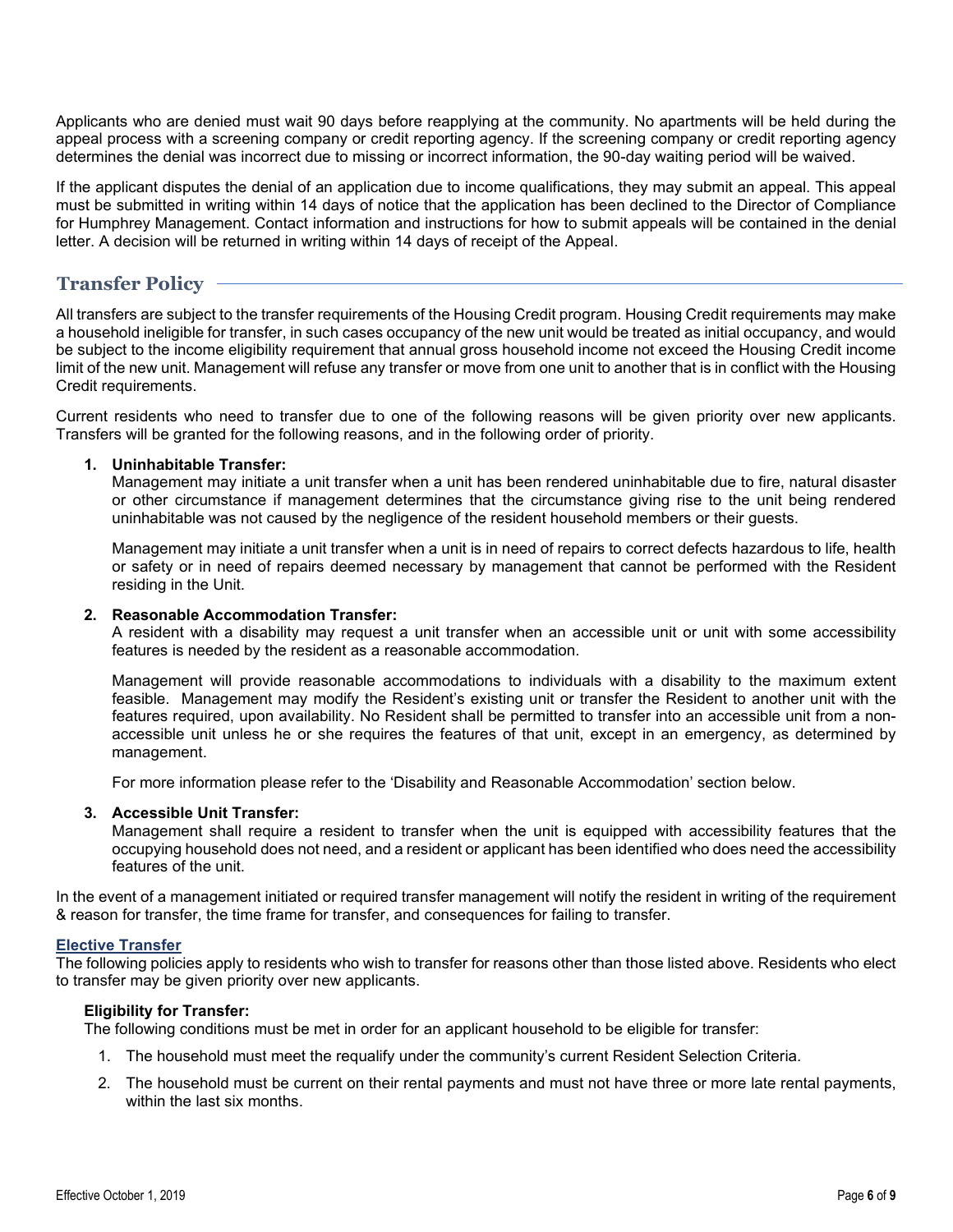3. Management will conduct a housekeeping inspection of the household's current unit. Failure of the housekeeping inspection or discovery of damages that are beyond the scope of normal wear and tear may be grounds for denying the transfer request.

#### **Fees:**

The household is subject to a transfer fee of \$500, due within 48 hours of management's transfer unit offer. The transfer fee must be received prior to the transfer.

#### **Transfer Policies:**

Existing households who wish to transfer must submit a full application in a manner consistent with the Application Process as described in this document.

The security deposit is due at lease signing. Management does not allow the transfer of the security deposit from the original unit to the new unit.

Any charges assessed during the move-out process of the original unit will be applied to the security deposit of the original unit. Management will notify the resident in writing of any charges in excess of the original security deposit and such charges will be due immediately.

Existing household's wishing to transfer are not eligible for any move-in specials the community may be offering.

Households are only eligible to transfer at the end of the current lease.

# **Civil Rights Protections**

It is the policy of Management to comply with current and future legislation protecting the rights of applicants, residents and staff, including but not limited to:

- Section 504 of the Rehabilitation Act of 1973
- Fair Housing Amendment Act of 1988
- Title IV of the Civil Rights Act of 1964

#### **Fair Housing**

Humphrey Management will follow and abide by the Fair Housing and Equal Opportunity Laws and any other Fair Housing and Civil Rights Laws in effect in the intake and processing of applications and selecting residents.

We will not discriminate against any person on the basis of the following protected classes:

| Color, Disability, Familial Status, National Origin, Race, Religion, Sex | Federal: |  |  |  |  |
|--------------------------------------------------------------------------|----------|--|--|--|--|
|--------------------------------------------------------------------------|----------|--|--|--|--|

Maryland: Includes all federal protected classes listed above plus: Marital Status, Sexual Orientation, Gender Identity

Harford County: Includes all federal and state protected classes listed above plus: Age (over 40), Creed, Occupation, Personal Appearance, Political Opinion

#### **Disability & Reasonable Accommodations**

Management will utilize the Telecommunications Relay Services accessed by dialing 711 to communicate with persons with hearing or speech disability. Management will conduct in person interviews for any applicant or resident needing assistance with the application process.

Management will seek to identify and eliminate situations or procedures that create a barrier to equal housing opportunities for all. In accordance with Section 504, management will make reasonable accommodations for individuals with disabilities (applicants or residents). Such accommodations may include a change in the method of administering policies, procedures, or services.

In addition, management may perform modifications to the dwelling or common areas where such modifications would be necessary to afford full access for qualified individuals with disabilities.

A person with a disability may request a reasonable accommodation at any time during the application process or residency in writing, orally, or by any other equally effective means of communication. Requests for accommodations should be submitted to the Community Manager.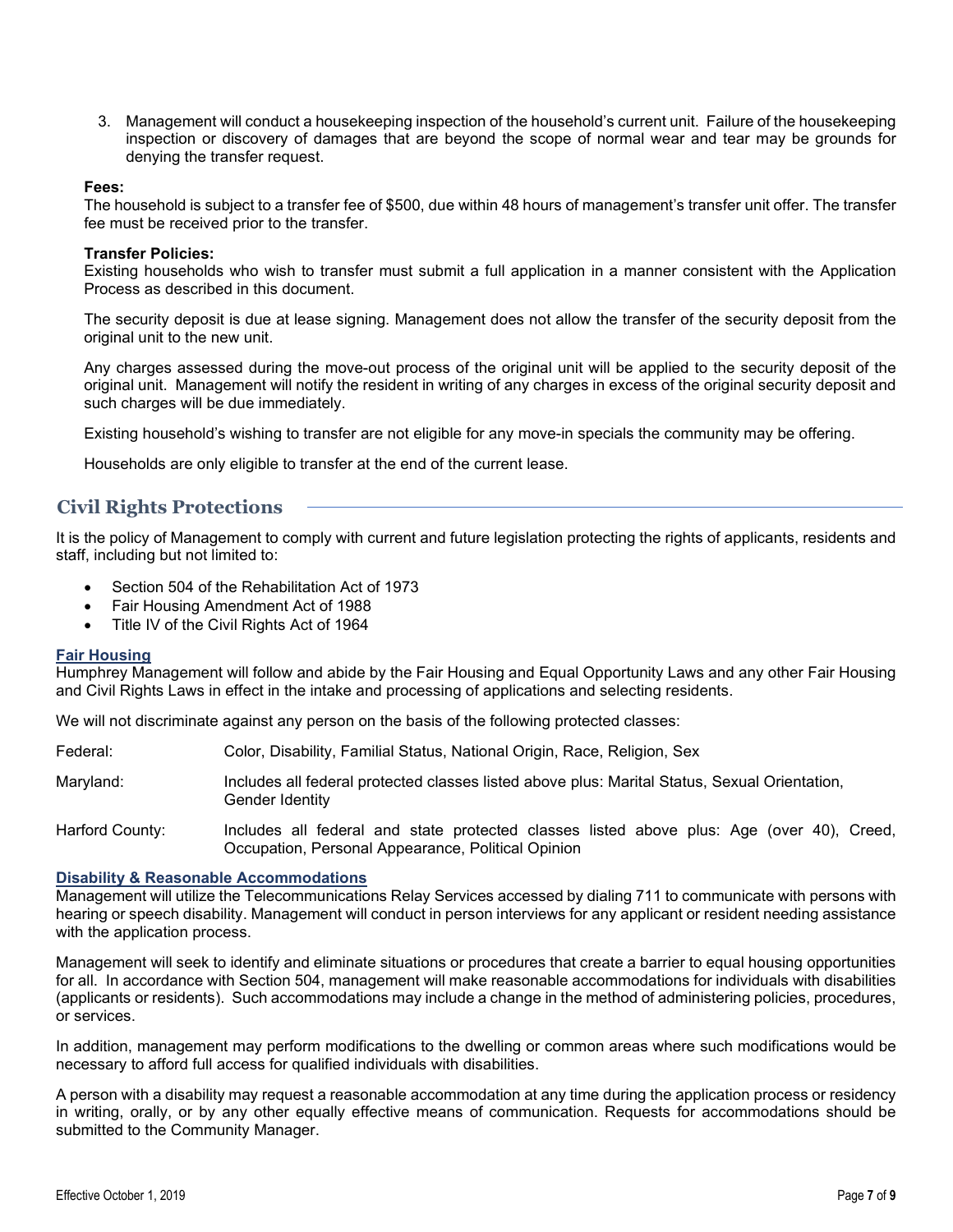Upon receipt, management shall review the request, and if necessary, shall require the resident to provide additional documentation or meet with management to discuss the request. Provided the resident has submitted all necessary documentation and complied with management requests, a final written determination shall be issued within thirty (30) days after receipt of the resident's initial request.

If an individual with a disability requires an accommodation or modification, Management will honor the request unless doing so would result in:

- (a) A violation of State and/or federal law;
- (b) A fundamental alteration in the nature of the program;
- (c) An undue financial and administrative burden on the Owner or Management Agent;
- (d) A structurally infeasible alteration; or
- (e) An alteration requiring the removal or alteration of a load-bearing structural member.

In such cases, Management will offer other suggestions that would not result in the circumstances described above.

### **Accessible Units**

This community contains one (1) accessible units set aside for persons who need the accessibility features of the units.

Accessible units will be held for 30 days during lease up if an applicant requiring the features of the unit is not located. If after this 30-day period an eligible household requiring the accessible features of the unit is not found, the unit may be rented to an otherwise qualified household. If no household members in an accessible unit require the features of the unit, the household must transfer to a comparable and available non-accessible unit (for which the household qualifies) at the owner's expense when the accessible unit is needed for an applicant who requires the unit's features

#### **VAWA Protections for Victims of Domestic Violence, Dating Violence, Stalking or Sexual Assault**

The Violence Against Women Act (VAWA) provides that criminal activity directly relating to domestic violence, dating violence, stalking or sexual assault engaged in by a member of a resident's household or any guest or other person under the resident's control, shall not be cause for being denied housing, termination of assistance, or occupancy rights if the resident or an immediate member of the resident's family is the victim or the threatened victim of that abuse. VAWA also provides that an incident(s) of actual or threatened domestic violence dating violence, stalking, or sexual assault will not be construed as serious or repeated violations of the lease by the victim (or threatened victim) and will not be "good cause" for the termination of the assistance, tenancy, or occupancy rights of a victim of such violence.

Management utilizes form *HUD-5382* to certify that a person is a victim of domestic violence, dating violence, stalking or sexual assault. In lieu of a certification, a resident may provide: A federal, State, tribal territorial, or local police record or court record; Documentation signed and attested to by an employee, agent or volunteer of a victim service provider, an attorney or a medical professional, from which the victim has sought assistance in addressing domestic violence, dating violence, stalking, sexual assault or the effects of abuse.

Management is mindful that the delivery of the certification form to the resident in response to an incident via mail may place the victim at risk. Therefore, management may require that the resident come into the office to pick up the certification form and will work with residents to make delivery arrangements that do not place the resident at risk.

If an individual does not provide the form *HUD-5382* or the information that may be provided in lieu of the certification by the 14th business day (or any approved extension), none of the VAWA protections afforded to the victim of domestic violence, dating violence, stalking or sexual assault will apply. However, in certain circumstances, at the discretion of Management, assistance may be provided to an individual based solely upon the individual's statement or other corroborating evidence.

NOTE: Any household containing a member with a demonstrated history of committing domestic violence, dating violence, stalking and/or sexual assault must exclude that member from the household to be considered for residency.

#### **Limited English Proficiency**

Management utilizes Telelanguage Interpretation Services to provide access to services for those individuals with Limited English Proficiency.

# **Modification of Resident Selection Criteria**

These criteria will be posted in the management office and made available for applicants to review. It will be updated periodically in accordance with changes implemented in federal and state guides. Any questions pertaining to these<br>[Page 9 contains acknowledgment of receipt] selection criteria should be directed to the Community Manager. selection criteria should be directed to the Community Manager.